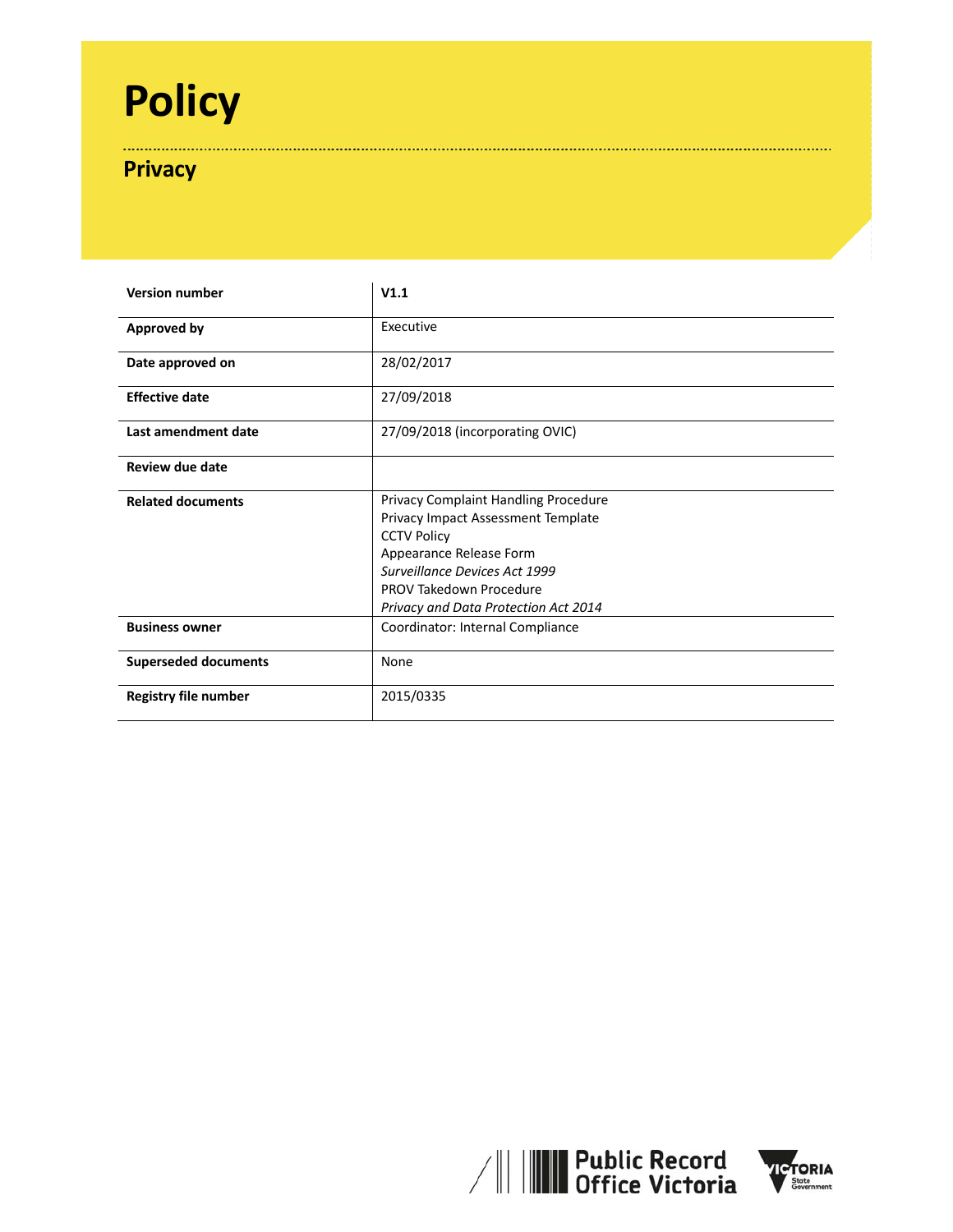# **Table of Contents**

| 1 |         | <b>Introduction</b>                                | 3  |
|---|---------|----------------------------------------------------|----|
|   | $1.1\,$ | Purpose                                            | 3  |
|   | 1.2     | Scope                                              | 3  |
|   | 1.3     | Background                                         | 3  |
|   | 1.4     | Key Terms                                          | 3  |
|   | 1.5     | Legislation and supporting documentation           | 4  |
|   | 1.6     | Responsibilities                                   | 4  |
|   | 1.7     | Summary of the 10 Information Privacy Principles   | 5  |
|   | 1.8     | Seven Foundational Principles of Privacy by Design | 5  |
| 2 |         | <b>Policy Statements</b>                           | 7  |
|   | 2.1     | <b>Collection Notices</b>                          | 7  |
|   | 2.2     | <b>Privacy Complaints</b>                          | 7  |
|   | 2.3     | Privacy Officer                                    | 7  |
|   | 2.4     | Website                                            | 7  |
|   | 2.5     | Closed Circuit Television surveillance (CCTV)      | 8  |
|   | 2.6     | <b>Internal Privacy</b>                            | 8  |
|   | 2.7     | <b>Customer/Client Privacy</b>                     | 9  |
|   | 2.8     | New Process or Information System                  | 10 |
|   |         | <b>End of Document</b>                             | 10 |



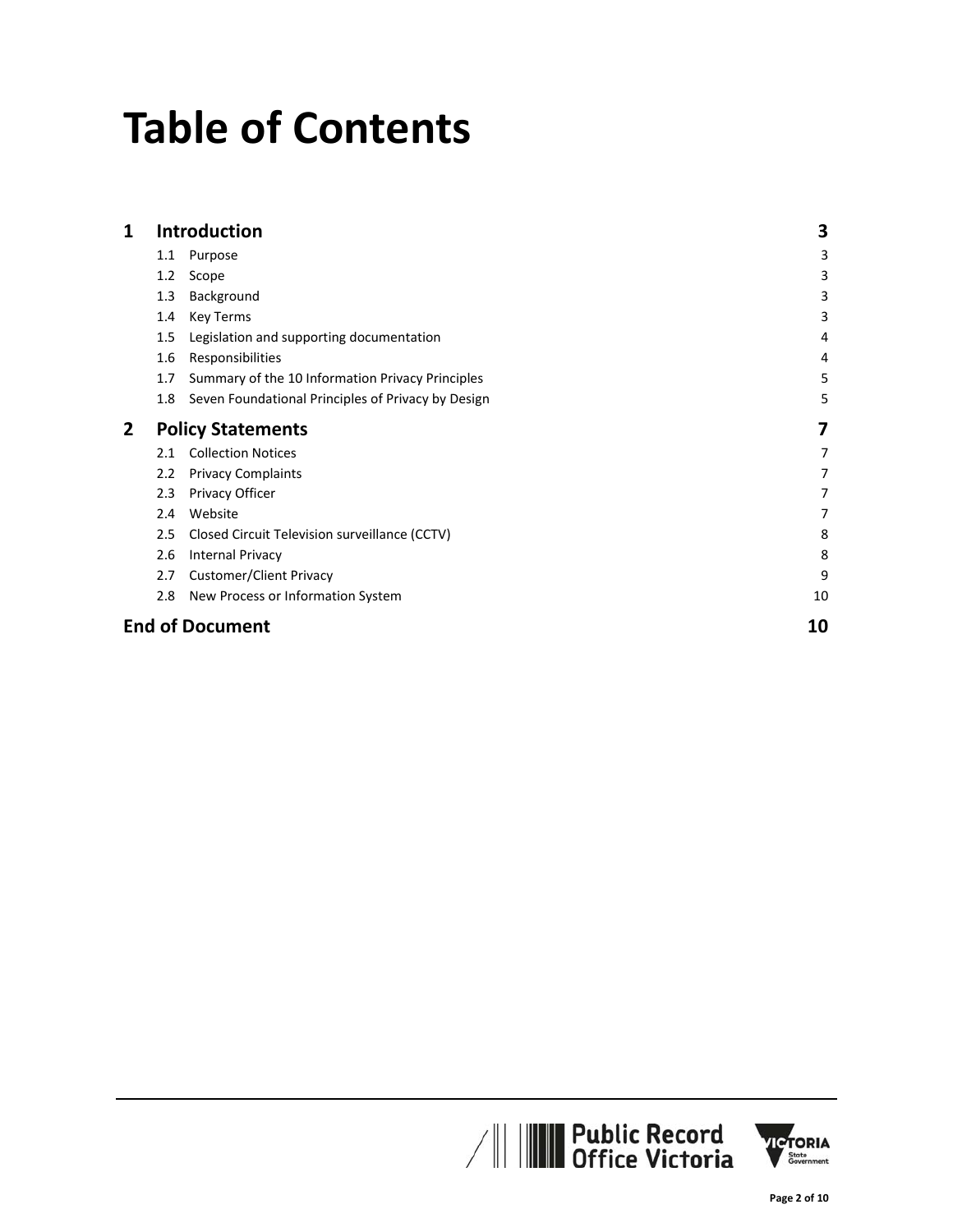# **1 Introduction**

## **1.1 Purpose**

The purpose of this document is to provide guiding principles for the collection and use of personal information at PROV. This will ensure that staff handle personal information appropriately and PROV meets its privacy obligations for all processes and new information systems as required under the *Privacy and Data Protection Act 2014*.

## **1.2 Scope**

This policy is applicable to all PROV staff including contractors, consultants, and volunteers. It is applicable to all information systems used within PROV and any business process required to enable PROV to carry out its normal day to day business functions. It also includes photography undertaken for formal and informal functions.

# **1.3 Background**

The Commissioner for Privacy and Data Protection (CPDP) formally adopted a "Privacy by Design" policy in 2014 to support information privacy management for all Victorian Public Sector Agencies. The ten Information Privacy Principles (IPPs) contained in Schedule 1 of the *Privacy and Data Protection Act 2014* guide the handling of personal information and are the basis for Privacy by Design. The policy required all agencies to consider their privacy obligations before the creation of any new process and/or network infrastructure involving the collection of personal information. With specific regard to this document, IPP 5 (Openness) required organisations to document policies on their management of personal information and to make the document available to anyone who asks for it.

In 2017 the functions of the Freedom of Information Commissioner and the Commissioner for Privacy and Data Protection were merged to become the Office of Victorian Information Commissioner (OVIC).

## **1.4 Key Terms**

**Personal Information**: "Personal information means information or an opinion (including information or an opinion forming part of a database), that is recorded in any form whether true or not, about an individual whose identity is apparent, or can reasonably be ascertained, from the information or opinion, but does not include information of a kind to which the Health Records Act 2001 applies."<sup>1</sup>

**Privacy Impact Assessment (PIA)** (template): Identifies potential privacy risks or barriers and risk mitigation strategies. **Sensitive Information:** The following is classified as sensitive information: Racial or ethnic origin, political opinions, membership of a political association, religious beliefs or affiliations, philosophical beliefs, membership of a professional or trade association, membership of a trade union, sexual preferences or practices, criminal record. **Unique Identifier:** An identifier (usually a number) assigned by an organisation to an individual to uniquely identify that individual for the purposes of the operations of the organisation (i.e. tax file number, driver's license number).

 $1$  Privacy Impact Assessment Template – Commissioner for Privacy and Data Protection – Page 2

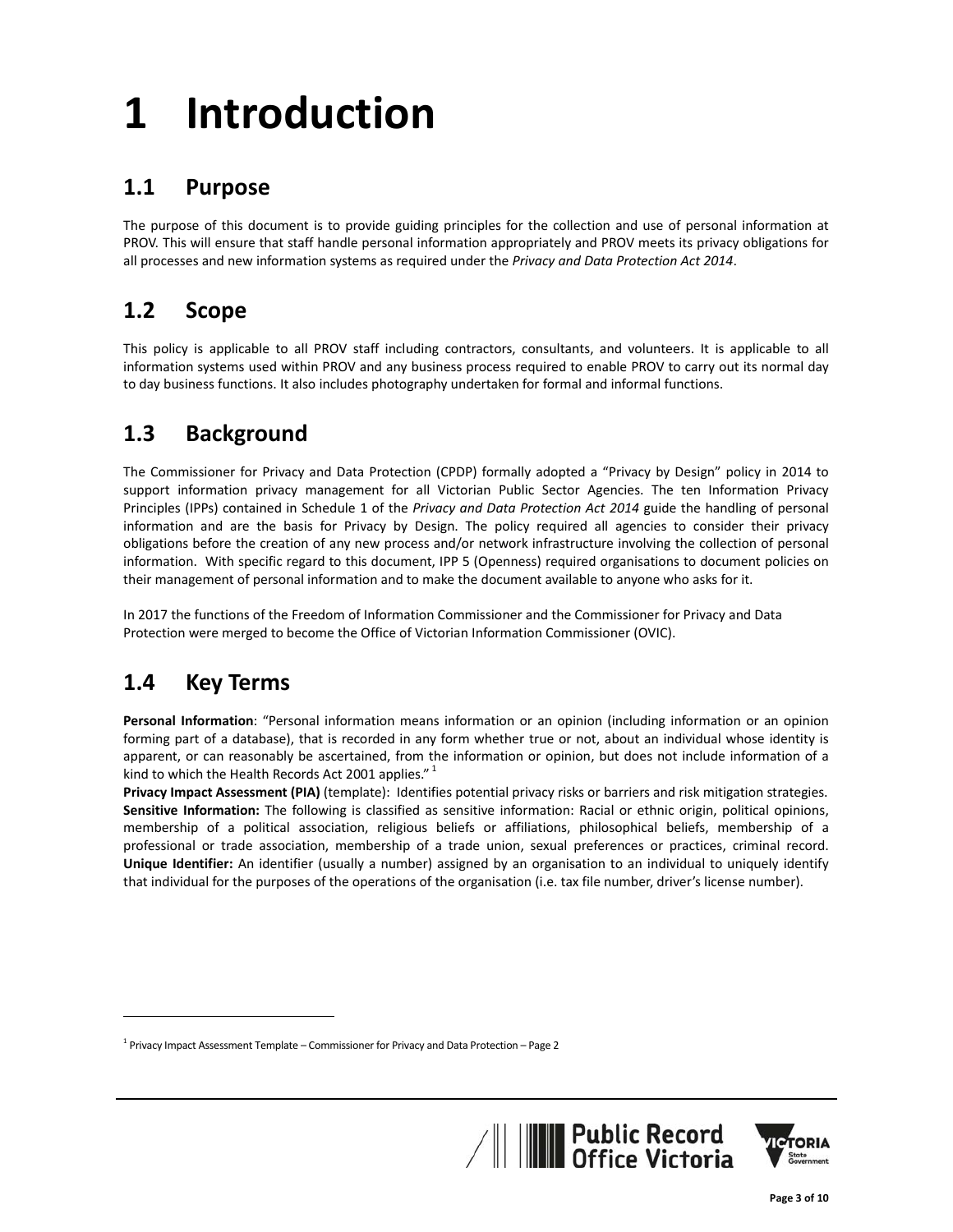# **1.5 Legislation and supporting documentation**

*Privacy and Data Protection Act 2014*

*Public Records Act 1973*

Privacy by Design (PbD) Policy – Commissioner for Privacy and Data Protection 2014

Privacy by Design : Effective Privacy Management in the Victorian public sector (Background Paper) Commissioner for Privacy and Data Protection (OVIC website 2018)

Privacy Impact Assessment template – Commissioner for Privacy and Data Protection 2014

# **1.6 Responsibilities**

| Role                                                            | <b>Responsibilities</b>                                                                                                                                                                                                                                                                                                                                                                                                                                                                                                                                                                                                                                                                                                                                                                                                                                                                                                                                                                                                                                                                                                                                                                                                                                                                                                                                                                                                                                                                                                                                                           |
|-----------------------------------------------------------------|-----------------------------------------------------------------------------------------------------------------------------------------------------------------------------------------------------------------------------------------------------------------------------------------------------------------------------------------------------------------------------------------------------------------------------------------------------------------------------------------------------------------------------------------------------------------------------------------------------------------------------------------------------------------------------------------------------------------------------------------------------------------------------------------------------------------------------------------------------------------------------------------------------------------------------------------------------------------------------------------------------------------------------------------------------------------------------------------------------------------------------------------------------------------------------------------------------------------------------------------------------------------------------------------------------------------------------------------------------------------------------------------------------------------------------------------------------------------------------------------------------------------------------------------------------------------------------------|
| All staff including contractors,<br>consultants, and volunteers | Providing a verbal or written Collection Notice when collecting personal<br>$\bullet$<br>information<br>Being aware of their privacy responsibilities under this Policy and the<br>$\bullet$<br><b>Complaints Handling Procedure</b><br>Referring all privacy complaints to the PROV Privacy Officer<br>$\bullet$<br>Ensuring reasons for another staff member's personal leave are not published<br>$\bullet$<br>Ensuring personal information collected is only used for the primary purpose<br>$\bullet$<br>for which it was collected or for another purpose permitted under IPP 2 (Use<br>and Disclosure)<br>Ensuring the option to remain anonymous is always given when asking for<br>$\bullet$<br>feedback<br>Not requesting name identification when collecting demographic data except<br>٠<br>if permission has been granted<br>Using the Bcc function in bulk emails to non-government recipients where<br>$\bullet$<br>appropriate<br>Storing personal information in registered files<br>٠<br>Seeking express permission to use photographs prior to publication<br>٠<br>Ensuring it is clear that the PROV Privacy Policy does not apply to a third<br>$\bullet$<br>party site<br>Completing a PIA in the planning stage (pre-procurement) for any new<br>$\bullet$<br>information system design & architecture<br>Completing a PIA in the planning stage of any new business process involving<br>$\bullet$<br>the collection of personal information<br>Reviewing any existing business process involving the collection of personal<br>$\bullet$<br>information |
| <b>PROV Privacy Officer</b>                                     | Handling all privacy complaints<br>$\bullet$<br>Ensuring an authorised Complaints Handling Procedure is communicated to<br>$\bullet$<br>all staff and placed on PROVide and in the BCS under Strategic Management<br>function and Procedures activity<br>Updating the PROV Privacy Statement on the PROV website<br>٠<br>Ensuring the PROV Privacy Policy appears on the PROV website                                                                                                                                                                                                                                                                                                                                                                                                                                                                                                                                                                                                                                                                                                                                                                                                                                                                                                                                                                                                                                                                                                                                                                                             |



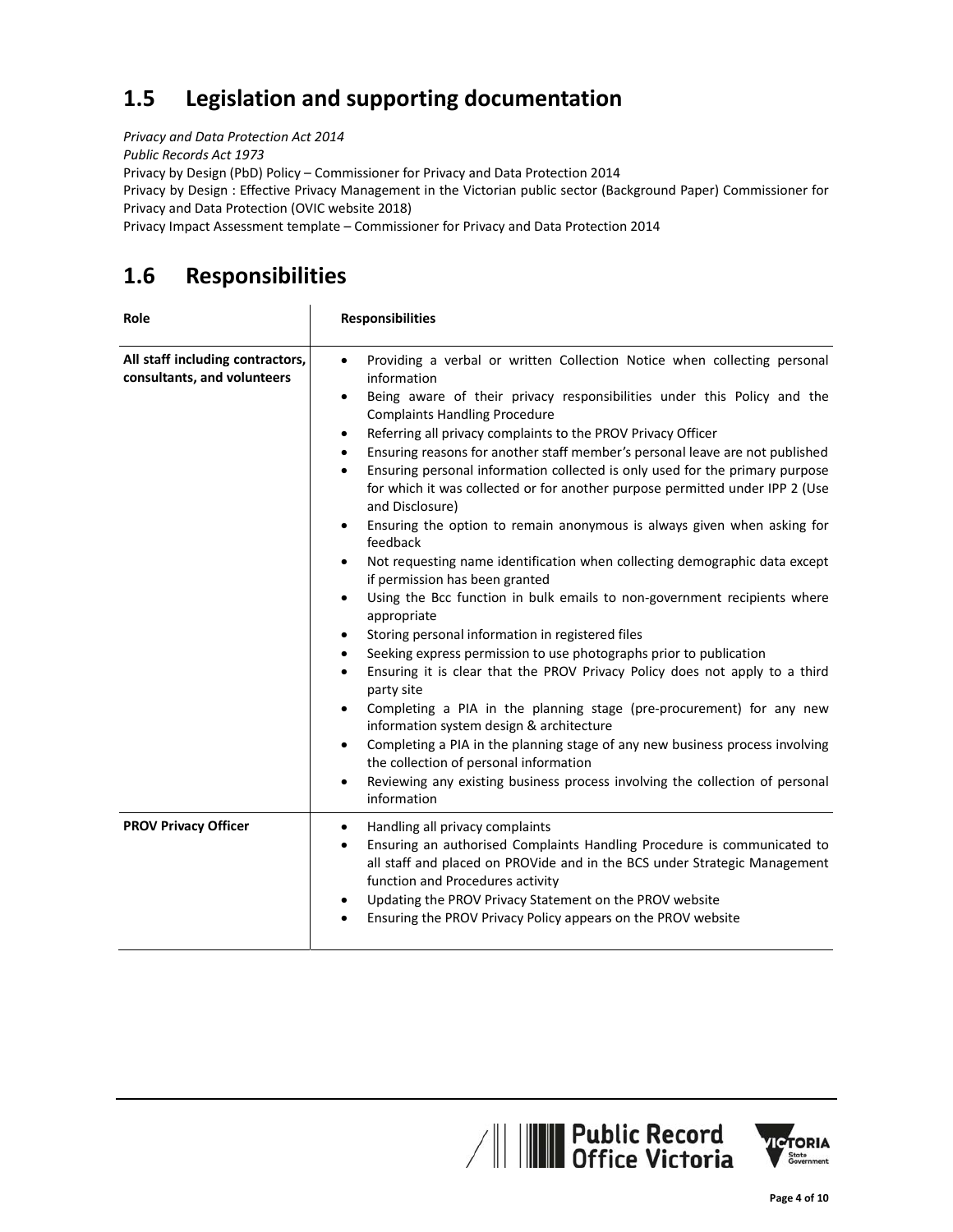# **1.7 Summary of the 10 Information Privacy Principles**

| <b>Collection</b>             | An organisation can only collect person information if it is necessary to fulfil its<br>functions.                                                                                                                                                                                                                                       |
|-------------------------------|------------------------------------------------------------------------------------------------------------------------------------------------------------------------------------------------------------------------------------------------------------------------------------------------------------------------------------------|
| <b>Use and Disclosure</b>     | Personal information can only be used and disclosed for the primary purpose for<br>which it was collected or for a secondary purpose that you would reasonably expect or<br>in other limited circumstances.                                                                                                                              |
| Data Quality                  | Organisations must keep personal information accurate, complete and up to date.                                                                                                                                                                                                                                                          |
| <b>Data Security</b>          | Personal information must be protected from misuse, loss, unauthorised access,<br>modification or disclosure. An organisation must take reasonable steps to destroy or<br>permanently de-identify your personal information when it is no longer needed.                                                                                 |
| <b>Openness</b>               | Organisations must have clearly expressed policies on the way they manage personal<br>information.                                                                                                                                                                                                                                       |
| <b>Access and Correction</b>  | People have a right to seek access to their own personal information and to make<br>corrections if necessary.                                                                                                                                                                                                                            |
| <b>Unique Identifiers</b>     | Unique identifiers, usually a number, can facilitate data matching. Use of unique<br>identifiers is only allowed where an organisation can demonstrate that the assignment<br>is necessary to carry out its functions efficiently.                                                                                                       |
| Anonymity                     | Where lawful and feasible, a person should have the option of transacting with an<br>organisation without identifying themselves.                                                                                                                                                                                                        |
| <b>Transborder Data Flows</b> | If a person's personal information travels outside Victoria, their privacy protection<br>should travel with it.                                                                                                                                                                                                                          |
| <b>Sensitive Information</b>  | This includes a person's racial or ethnic origin, political opinions and membership of<br>political associations, religious or philosophical beliefs, membership of professional or<br>trade associations or trade unions, sexual preferences or practices, and criminal<br>record. The law puts special restrictions on its collection. |

# **1.8 Seven Foundational Principles of Privacy by Design**

| Proactive not reactive,<br>preventative not remedial      | Using proactive not reactive measures by anticipating and working to prevent invasive<br>events occurring in the first place.                                                                                                                                                                                             |
|-----------------------------------------------------------|---------------------------------------------------------------------------------------------------------------------------------------------------------------------------------------------------------------------------------------------------------------------------------------------------------------------------|
| Privacy as the default setting                            | Ensuring personal information is automatically protected in any given ICT system<br>business practice or process. No individual action is required to protect privacy as it is<br>inbuilt into the system, by default.                                                                                                    |
| Privacy embedded into design                              | Privacy is 'built in' to the design of any new system and not added on as an<br>afterthought. Privacy then becomes an essential component of the core functionality<br>of the system being delivered.                                                                                                                     |
| <b>Full functionality: positive-</b><br>sum, not zero sum | Accommodates all legitimate interests and objectives in a positive sum "win-win"<br>manner and not through an outmoded zero-sum approach where unnecessary<br>compromises or trade-offs are made. This avoids false dichotomies, such as 'privacy<br>versus security', by demonstrating that it is possible to have both. |



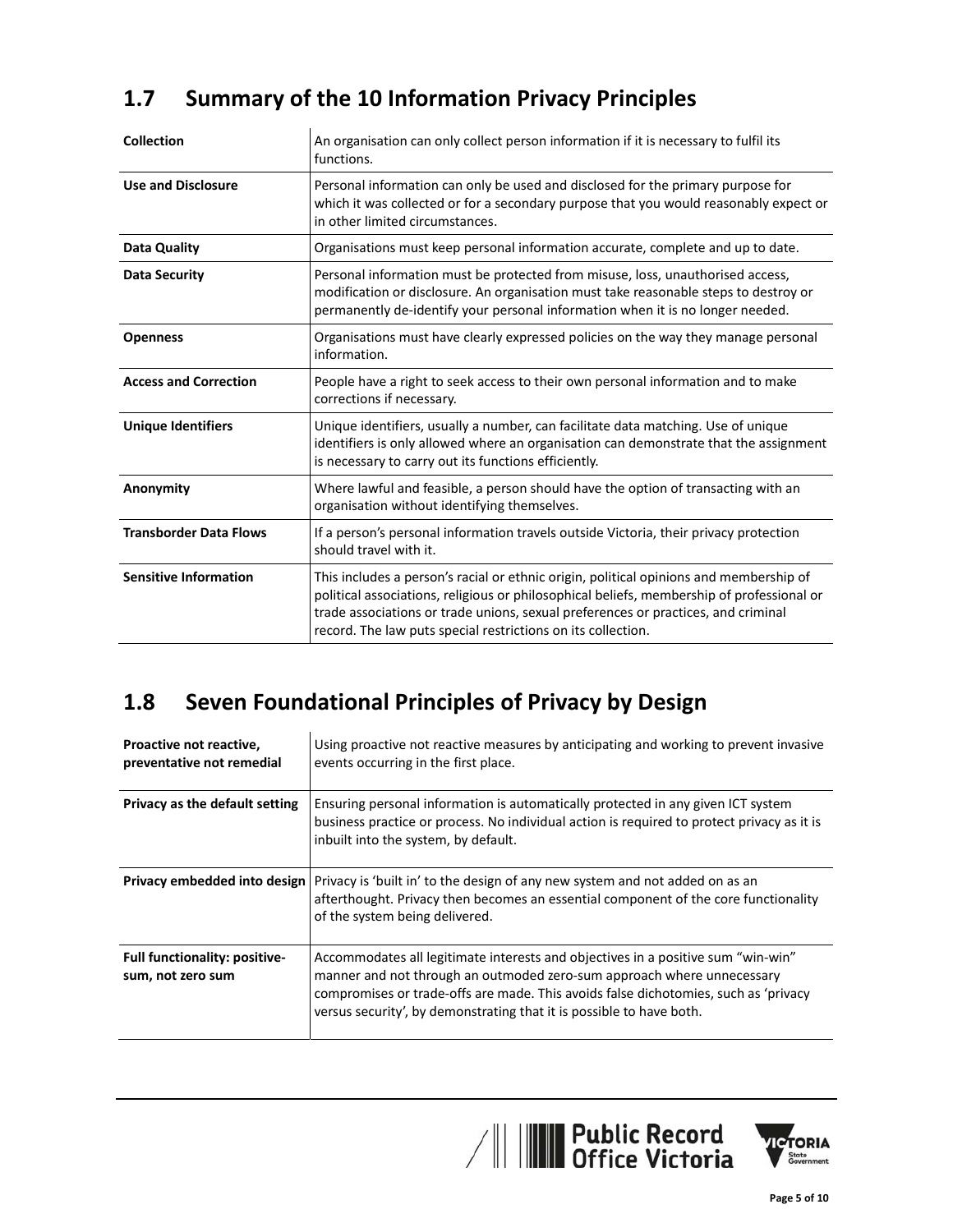| End-to-security - full life cycle<br>protection    | Once privacy is embedded into systems and practices before personal information is<br>collected and stored, the information is able to extend securely throughout the entire<br>lifecycle of the information involved. The appropriate security measures are essential<br>to privacy from start to finish. This ensures that all personal information is kept<br>securely across its lifecycle from collection through to destruction. |
|----------------------------------------------------|----------------------------------------------------------------------------------------------------------------------------------------------------------------------------------------------------------------------------------------------------------------------------------------------------------------------------------------------------------------------------------------------------------------------------------------|
| Visibility and transparency -<br>keep it open      | The assurance that information-based public sector practices and technologies<br>operate according to stated promises and objectives and that these are subject to<br>independent investigation and verification. All of the collection and handling steps<br>along the way are visible and transparent, to users and providers alike.                                                                                                 |
| Respect for user privacy -<br>keep it user centric | Managers, architects and operators should keep the interests of the individual at the<br>forefront by offering such measures as strong privacy defaults, appropriate notice, and<br>empowering user-friendly options, keeping it user-centric.                                                                                                                                                                                         |



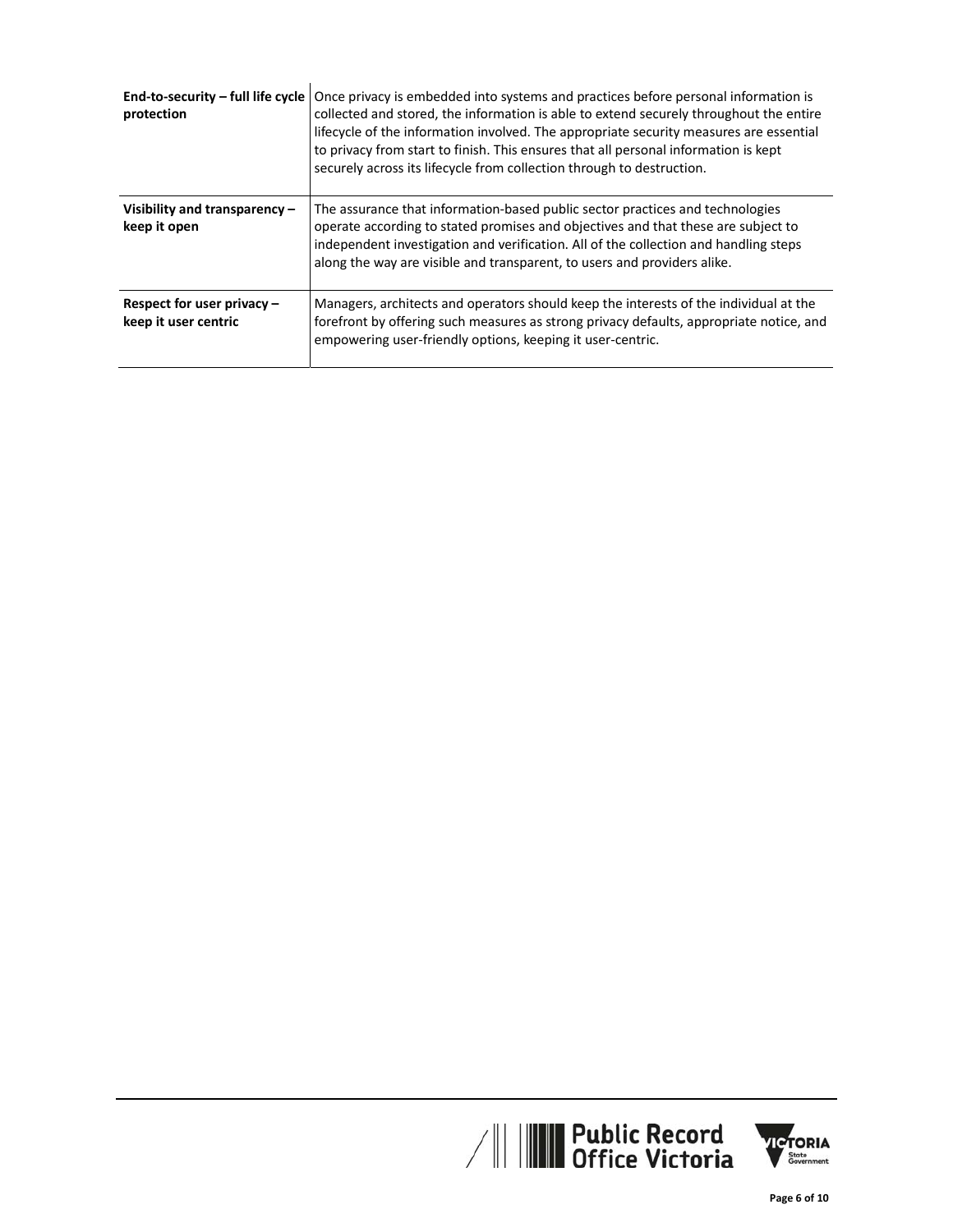# **2 Policy Statements**

All PROV staff, including contractors, consultants, and volunteers, must adhere to the ten Information Privacy Principles and Seven Foundational Principles of Privacy by Design developed by the Office of the Commissioner for Privacy and Data Protection and endorsed by the Office of the Victorian Information Commissioner.

The statements in this policy refer to processes used and records created by PROV as a State Government agency. Privacy requirements for records contained within the State Archive are covered by Section 9 of the *Public Records Act 1973*.

## **2.1 Collection Notices**

A verbal and/or written Collection Notice must be provided when collecting personal information from an individual. The notice should be tailored to the circumstance and include:

- the purposes for which the information is collected
- to whom PROV usually discloses information of that kind
- any law that requires the particular information to be collected
- the main consequences (if any) for the individual if all or part of the information is not provided
- how the individual can gain access to their information
- PROV's contact details

### 2.1.1 **Example Collection Notice**

"Your personal information is being collected for the purposes of registering and administering a conflict of interest. It will be not used for any other purpose and will be managed in accordance with the *Privacy and Data Protection Act 2014* and PROV's Privacy Policy available at www.prov.vic.gov.au. You can seek access to this information by contacting the Privacy Officer."

## **2.2 Privacy Complaints**

All PROV staff, including contractors, consultants, and volunteers, must:

refer all privacy complaints immediately to the PROV Privacy Officer

## **2.3 Privacy Officer**

The **PROV Privacy Officer** must:

- handle all privacy complaints
- ensure the PROV Takedown Procedure is completed for a complaint concerning the website or social media
- ensure an authorised Privacy Complaints Handling Procedure is communicated to all staff and placed on PROVide and in the BCS under the Strategic Management function and Procedures activity

## **2.4 Website**

The **PROV Privacy Officer** must ensure that:

the PROV Privacy Policy is up to date and is published on the PROV public website



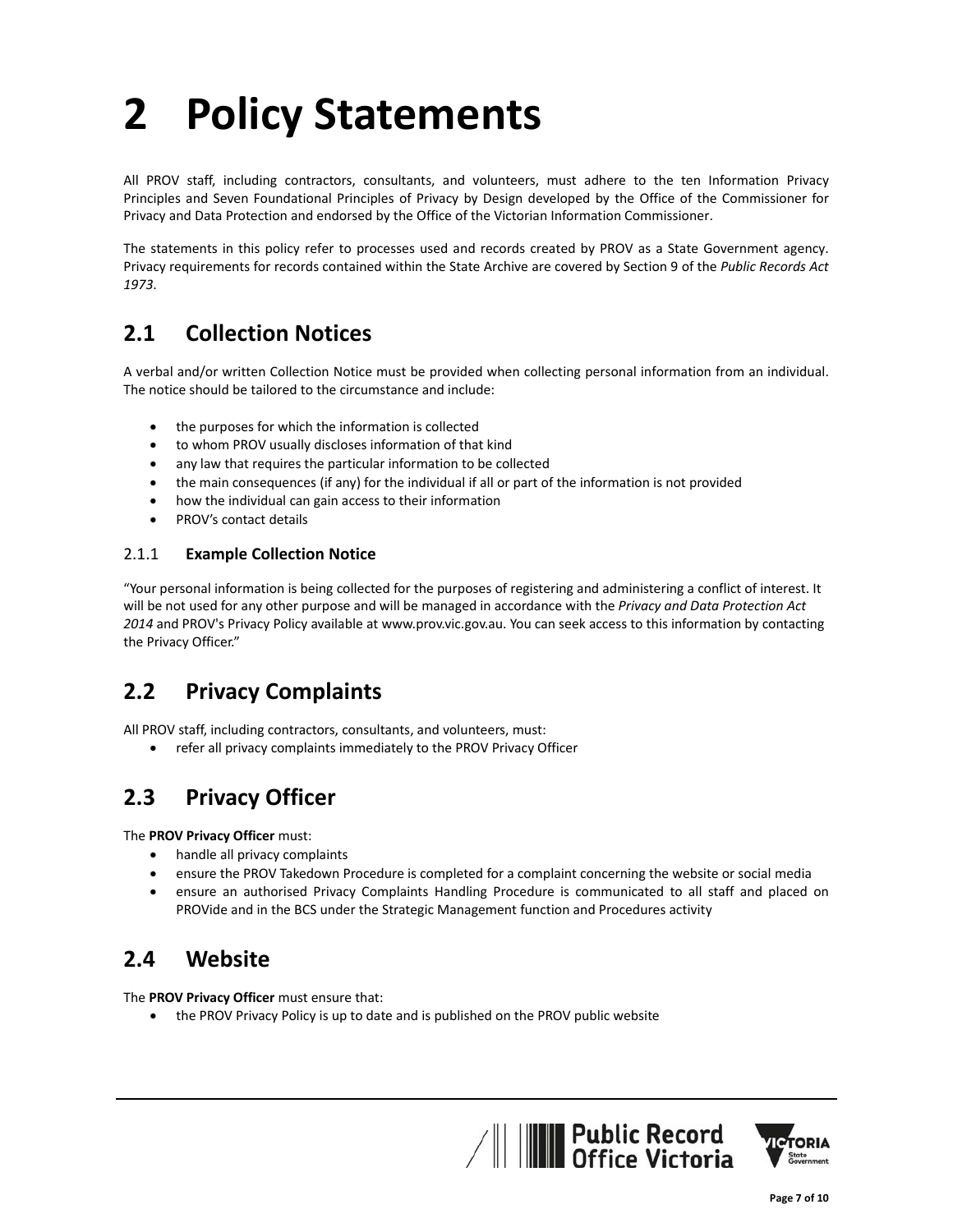- a Privacy Statement appears on the PROV website at all times and clearly shows the following for our own agency records and processes:
	- o the purposes for which the information is collected
	- o to whom PROV usually discloses information of that kind
	- o any law that requires the particular information to be collected
	- o the main consequences (if any) for the individual if all or part of the information is not provided
	- o how the individual can gain access to their information
	- o PROV's contact details

# **2.5 Closed Circuit Television surveillance (CCTV)**

PROV seeks to protect people and assets in and around PROV property in the most effective manner possible including, where necessary, through the appropriate application of closed circuit television (CCTV) surveillance systems.

The primary security use of CCTV is to discourage and/or detect unlawful behaviour in and around PROV property thereby enhancing the safety and security of all people and property.

PROV's CCTV Policy provides detail on PROV's use of CCTV.

## **2.6 Internal Privacy**

All PROV staff, including contractors, consultants, and volunteers, must:

### 2.6.1 **Leave Notifications**

Ensure reasons for another staff member's personal leave are not published (unless permission has been given).

#### **2.6.1.1 Example**

Jill Jolly rings her boss and advises she will not be in the office due to a migraine. If an email notification is required, (whether to other team members or to all staff) simply advise "Jill will not be in the office today".

#### 2.6.2 **Photographs – New & Historical**

For any photograph that is intended to by published electronically, or in hard copy, permission must be sought from each staff member being photographed prior to publication using a \*PROV Appearance Release Form. The Release Form applies to any event where images may be published externally. If permission has not been granted from everyone identifiable in the image, the photo cannot be used. Forms must be filed in Promotion & Outreach /*Photographs*/ Appearance Release Forms. No release form is required for internal staff events such as celebrations and meetings where there is no intention to publish. However, note that while consent is often implied, care must be taken to ensure that staff not wishing to be photographed are able to opt‐out.

\*found in Promotion & Outreach/Procedures/Appearance Release Form

#### 2.6.2.1 **1.1.1.1 Example**

Jimmy Johnson is leaving after 25 years of service. His manager has put together a presentation of photos from all his time at PROV. His manager should check with Jimmy, and anyone who appears in the photos, to ensure they are comfortable with them appearing in the presentation. In this example, no release forms are necessary as the photographs will not be published.



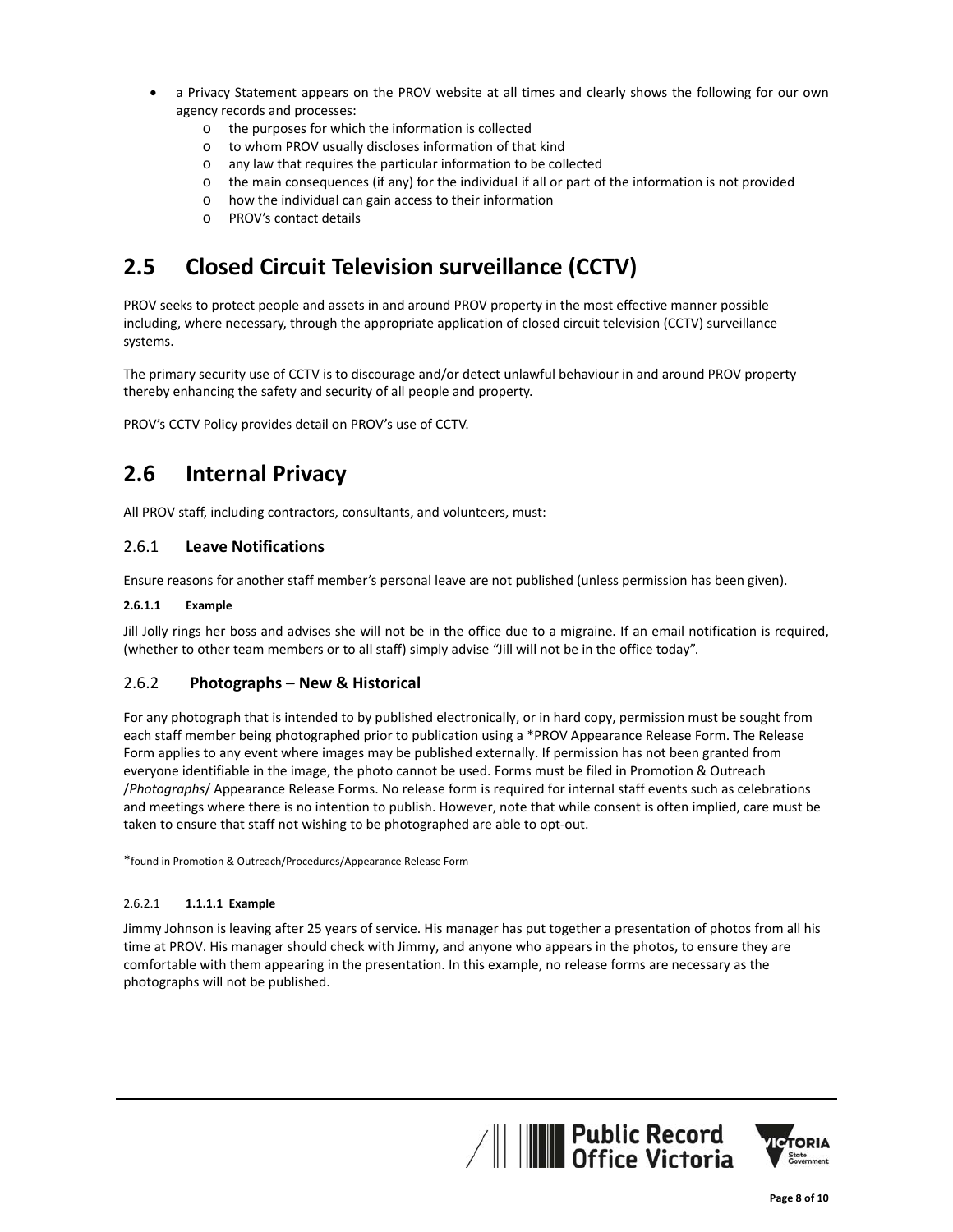## **2.7 Customer/Client Privacy**

All PROV staff, including contractors, consultants, and volunteers, must:

## 2.7.1 **Use and Disclosure**

Ensure personal information collected is only used and disclosed for the primary purpose for which it was collected, or for purposes related to that primary purpose which are within reasonable expectations of persons who have provided the information, or for another purpose permitted under IPP 2 (Use and Disclosure) e.g. for law enforcement purposes or where required or authorised by another law. Keeping personal information for the purpose of recordkeeping is lawful.

## 2.7.2 **Feedback & Surveys**

Ensure the option to remain anonymous is always given when asking for customer/client feedback. Name identification must not be sought for questions regarding demographic data (i.e. cultural background, disability etc.).

## 2.7.3 **Group Emails**

Ensure care it taken when sending out bulk emails to non-government recipients. If you believe privacy will be breached use the BCC option.

#### **2.7.3.1 Example**

A group email is sent to members of the general public that have registered interest in attending a seminar. There is no need for anyone in the group to know each other's email address therefore the BCC option should be used.

## 2.7.4 **Registration and Security**

Ensure collected personal information (i.e. details on grant applications, mailing address lists, etc.) is stored in registered hard copy files. These files must be put away securely when not in use.

#### 2.7.5 **Events**

Ensure that a Collection Notice is stated and displayed at any PROV event where photography or filming will occur.

Where photography or filming will occur at an event and may be used in the future for promotional purposes the organiser of the event must:

- Add a collection notice to the invitation
- Display a collection notice at the event itself
- Ensure that a signed consent form is obtained from individuals where the photographs are 'close‐up' and are not a general crowd/audience photograph. In particular, a consent form must be obtained from the parents/guardians of children under the age of 18. Consent forms must clearly describe the possible uses of the photograph e.g. hard copy and/or online publication.

#### **2.7.5.1 Sample Collection Notice**

An example is:

FOR VISITORS AND GUESTS

Events at the Victorian Archives Centre are photographed and recorded.

Photos and recordings will be kept by Public Record Office Victoria and may be used for non‐commercial promotional purposes including websites, publications and social media.

Please inform the photographer if you do not want your photograph taken or your image recorded on film.